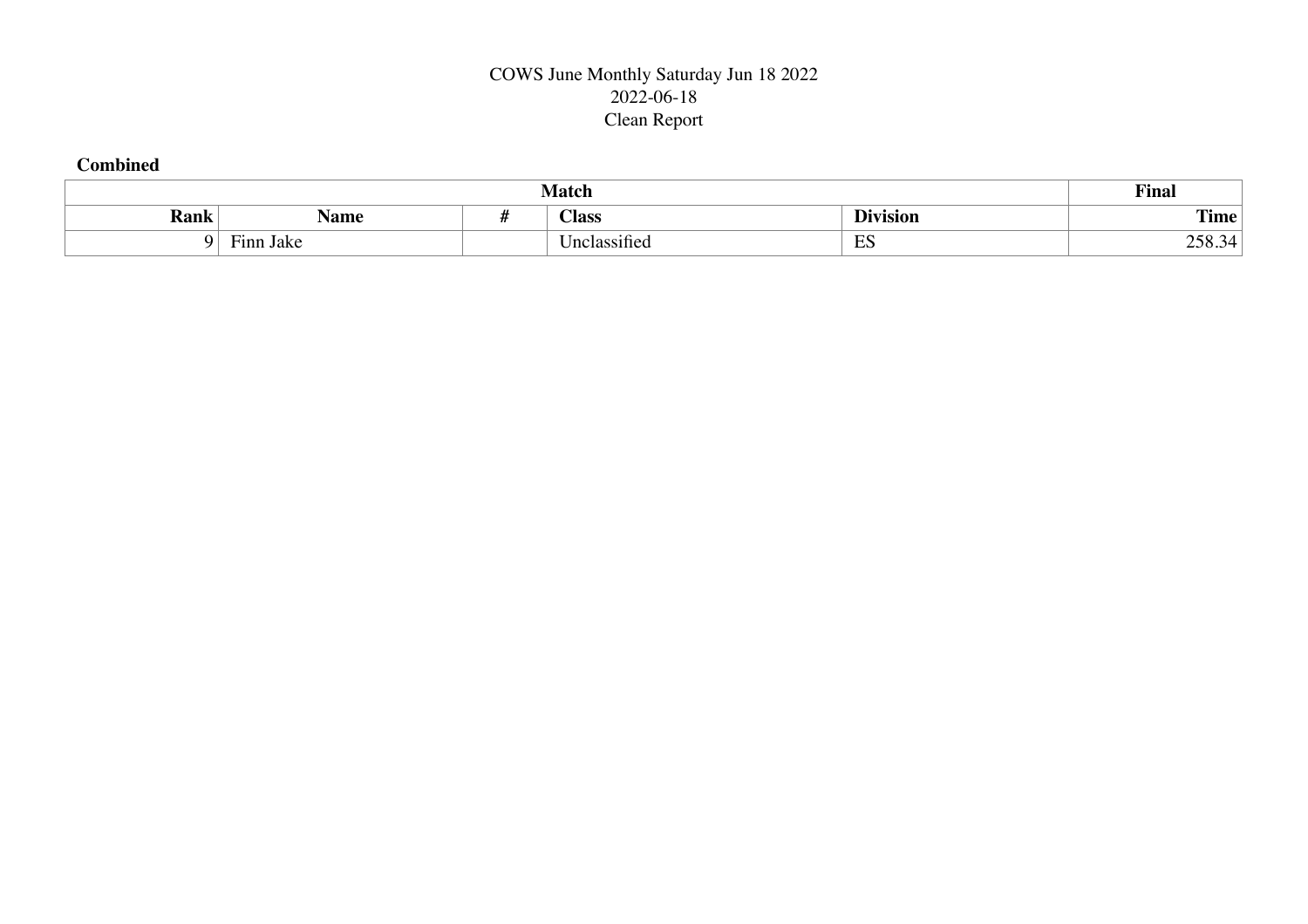## COWS June Monthly Saturday Jun 18 2022 2022-06-18 Match Results - By Division

**Cowboy**

|                               | Match                                |  |                                 |                 | Final              |                  | <b>Stage 1</b>                                    |              |                 |                 |                             | Stage 2                |        |                |                 |                           | Stage 3        |        |                |                                        |                                   | Stage 4        |                |              |                  |       |                             | Stage 5                 |        |                |                                        |                                   | Stage 6                 |        |                  |
|-------------------------------|--------------------------------------|--|---------------------------------|-----------------|--------------------|------------------|---------------------------------------------------|--------------|-----------------|-----------------|-----------------------------|------------------------|--------|----------------|-----------------|---------------------------|----------------|--------|----------------|----------------------------------------|-----------------------------------|----------------|----------------|--------------|------------------|-------|-----------------------------|-------------------------|--------|----------------|----------------------------------------|-----------------------------------|-------------------------|--------|------------------|
| Rank                          | <b>Name</b>                          |  | $#$ Class                       | <b>Division</b> | Time Raw           |                  | $M$ P<br>B                                        | Fin Rank Raw |                 |                 | M P                         | B                      |        | Fin Rank Raw   |                 | M P                       | $\mathbf{B}$   |        | Fin Rank Raw   |                                        | $M$   $P$                         |                | B              | Fin Rank Raw |                  |       | $M \mid P$                  | $\mathbf{B}$            |        |                | Fin Rank Raw                           | $\mathbf{M} \mid \mathbf{P}$      | $\mathbf{B}$            |        | Fin Rank         |
|                               | 1 Pawhill Mike                       |  | Unclassified<br>$\sqrt{ }$      |                 | 254.67             | 40.84            |                                                   | 40.84        | $\vert 1 \vert$ | 43.32           |                             |                        | 43.32  | $\mathbf{1}$   | 29.33           | 10.00                     |                | 39.33  | 2 <sup>1</sup> | 43.39                                  |                                   |                | 43.39          |              |                  | 44.44 |                             |                         | 44.44  |                | 43.35                                  |                                   |                         | 43.35  |                  |
|                               | 2 Mountainstream Jack                |  | Unclassified<br>C               |                 | 337.39             | 48.37            |                                                   | 48.37        |                 | 2 53.72         | $1 \quad 5.00$              |                        | 58.72  |                | $2 \mid 37.65$  | $1 \quad 5.00$            |                | 42.65  |                | $3 \mid 46.49$                         |                                   | 5.00           | 51.49          |              | 2                | 53.33 | $3 \mid 15.00$              |                         | 68.33  | 4              | 62.83                                  | $\frac{1}{2}$                     | 5.00                    | 67.83  | $\overline{2}$   |
|                               | 3 Hunter Tim                         |  | Unclassified<br>$\Gamma$        |                 | 390.71             | 69.20            | $1 \mid 5.00$                                     | 74.20        |                 | $3 \mid 59.46$  |                             |                        | 59.46  | 3 <sup>1</sup> | 53.05           |                           |                | 53.05  |                | 4 58.34                                |                                   |                | 58.34          |              | $\vert$ 3        | 58.31 | 5.00<br>1 <sup>1</sup>      |                         | 63.31  | 2 <sup>1</sup> | 77.35                                  | $\frac{1}{2}$                     | 5.00                    | 82.35  |                  |
|                               | 4 Jay Thunderhead Hawkins            |  | Unclassified<br>$\epsilon$      |                 | 418.21             | 79.21            | 3 25.00                                           | 104.21       |                 | 4 56.56         | 5.00<br>$\perp$             |                        | 61.56  |                | 4 35.79         |                           |                | 35.79  |                | $1 \t 62.37$                           |                                   |                | 62.37          |              | 4                | 60.02 | 1 <sup>1</sup>              | 5.00                    | 65.02  | 3 <sup>1</sup> | 84.26                                  | $\frac{1}{2}$                     | 5.00                    | 89.26  | $\overline{4}$   |
|                               | 5 Shifty Jack                        |  | Unclassified<br>-C              |                 | 775.66 170.97      |                  | 5 25.00                                           | 195.97       |                 | 5 109.65        |                             |                        | 109.65 |                | 5 108.79        | $1 \quad 5.00$            |                | 113.79 |                | 5 105.05                               |                                   | 5.00           | 110.05         |              | 5 109.38         |       | 1 5.00                      |                         | 114.38 |                | $5 \mid 116.82 \mid$                   |                                   | 1 15.00                 | 131.82 | 5                |
|                               |                                      |  |                                 |                 |                    |                  |                                                   |              |                 |                 |                             |                        |        |                |                 |                           |                |        |                |                                        |                                   |                |                |              |                  |       |                             |                         |        |                |                                        |                                   |                         |        |                  |
| <b>Duelist</b>                |                                      |  |                                 |                 |                    |                  |                                                   |              |                 |                 |                             |                        |        |                |                 |                           |                |        |                |                                        |                                   |                |                |              |                  |       |                             |                         |        |                |                                        |                                   |                         |        |                  |
|                               | Match                                |  |                                 |                 | Final              |                  | Stage 1                                           |              |                 |                 |                             | Stage 2                |        |                |                 |                           | Stage 3        |        |                |                                        |                                   | Stage 4        |                |              |                  |       |                             | Stage 5                 |        |                |                                        |                                   | Stage 6                 |        |                  |
| Rank                          | Name                                 |  | $#$ Class                       | <b>Division</b> |                    | Time Raw M P     | $\mathbf{B}$                                      |              |                 |                 | Fin Rank Raw M P            | B                      |        |                |                 | Fin Rank Raw M P          | $\mathbf{B}$   |        |                | Fin Rank Raw M P                       |                                   |                | B              |              |                  |       | Fin Rank Raw M P            | $\mathbf{B}$            |        |                | Fin Rank Raw M P                       |                                   | $\mathbf{B}$            |        | Fin Rank         |
|                               | 1 Marshal Jim Duncan                 |  | Unclassified<br>D               |                 | 453.69             | 82.25            |                                                   | 82.25        |                 | $1 \quad 82.97$ |                             |                        | 82.97  |                | $1 \quad 43.96$ | 1 5.00                    |                | 48.96  |                | 1 97.14                                |                                   |                | 97.14          |              | 1                | 67.83 |                             |                         | 67.83  | -11            | 69.54                                  |                                   | 1 5.00                  | 74.54  |                  |
|                               |                                      |  |                                 |                 |                    |                  |                                                   |              |                 |                 |                             |                        |        |                |                 |                           |                |        |                |                                        |                                   |                |                |              |                  |       |                             |                         |        |                |                                        |                                   |                         |        |                  |
|                               | <b>Elder Statesman</b>               |  |                                 |                 |                    |                  |                                                   |              |                 |                 |                             |                        |        |                |                 |                           |                |        |                |                                        |                                   |                |                |              |                  |       |                             |                         |        |                |                                        |                                   |                         |        |                  |
|                               | Match                                |  |                                 |                 | Final              |                  | Stage 1                                           |              |                 |                 |                             | Stage 2                |        |                |                 |                           | Stage 3        |        |                |                                        |                                   | Stage 4        |                |              |                  |       |                             | Stage 5                 |        |                |                                        |                                   | Stage 6                 |        |                  |
| Rank                          | Name                                 |  | $#$ Class<br>Unclassified<br>ES | <b>Division</b> | Time Raw<br>258.34 | 47.02            | $M \mid P$<br>B                                   | 47.02        |                 | $1 \mid 46.27$  | Fin Rank Raw M P            | B                      | 46.27  |                | 1 29.38         | Fin Rank Raw M P          | B              | 29.38  |                | Fin Rank Raw   M   P<br>$1 \mid 46.91$ |                                   |                | B<br>46.91     |              | $\mathbf{1}$     | 45.13 | Fin Rank Raw   M   P        | B                       | 45.13  |                | Fin Rank Raw   M   P<br>$1 \mid 43.63$ |                                   | $\mathbf{B}$            | 43.63  | Fin Rank         |
|                               | 1 Finn Jake                          |  |                                 |                 |                    |                  |                                                   |              |                 |                 |                             |                        |        |                |                 |                           |                |        |                |                                        |                                   |                |                |              |                  |       |                             |                         |        |                |                                        |                                   |                         |        |                  |
|                               | <b>Forty-Niner</b>                   |  |                                 |                 |                    |                  |                                                   |              |                 |                 |                             |                        |        |                |                 |                           |                |        |                |                                        |                                   |                |                |              |                  |       |                             |                         |        |                |                                        |                                   |                         |        |                  |
|                               | Match                                |  |                                 |                 | Final              |                  | Stage 1                                           |              |                 |                 |                             | Stage 2                |        |                |                 |                           | Stage 3        |        |                |                                        |                                   | Stage 4        |                |              |                  |       |                             | Stage 5                 |        |                |                                        |                                   | Stage 6                 |        |                  |
| Rank                          | Name                                 |  | $#$ Class                       | <b>Division</b> | Time Raw           |                  | $M$ P<br>B                                        | Fin          | Rank Raw        |                 | M P                         | B                      |        | Fin Rank Raw   |                 | $\mathbf{M}$ $\mathbf{P}$ | B              |        | Fin Rank Raw   |                                        | $M$ P                             |                | B              | Fin Rank Raw |                  |       | $\mathbf{M}$   $\mathbf{P}$ | B                       |        |                | Fin Rank Raw                           | $\mathbf{M} \parallel \mathbf{P}$ | В                       |        | Fin Rank         |
|                               | 1 John Parker                        |  | Unclassified<br><b>FN</b>       |                 | 148.36             | 27.87            | $\overline{1}$<br>5.00                            | 32.87        | 2 <sup>1</sup>  | 22.92           |                             |                        | 22.92  | 1 <sup>1</sup> | 15.97           |                           |                | 15.97  |                | $1 \quad 27.71$                        |                                   |                | 27.71          |              | $\mathbf{1}$     | 22.93 |                             |                         | 22.93  | 1 <sup>1</sup> | 25.96                                  |                                   |                         | 25.96  |                  |
|                               | 2 Sixpack Jim                        |  | Unclassified<br><b>FN</b>       |                 | 186.36             | 30.58            |                                                   | 30.58        |                 | $1 \quad 22.60$ | 2 10.00                     |                        | 32.60  | 2              | 17.57           | 5.00<br>$\frac{1}{2}$     |                | 22.57  |                | 2 34.28                                | $\vert$ 1                         | 5.00           | 39.28          |              | 2                | 24.68 |                             | 5.00                    | 29.68  |                | 2 31.65                                |                                   |                         | 31.65  | 2                |
|                               | 3 dND Kid                            |  | Unclassified<br><b>FN</b>       |                 | 229.58             | 39.44            |                                                   | 39.44        | $\vert$ 3       | 40.45           | 5.00<br>$\blacksquare$      |                        | 45.45  | 4 <sup>1</sup> | 23.91           | 5.00<br>$\frac{1}{2}$     |                | 28.91  |                | $3 \mid 42.12$                         |                                   |                | 42.12          |              | $\vert$ 3        | 33.31 |                             |                         | 33.31  | $\vert$ 3      | 40.35                                  |                                   |                         | 40.35  | $\vert$ 3        |
|                               | 4 Ike "Ice" Mann                     |  | Unclassified<br>FN              |                 | 285.54             | 53.35            | $2 \mid 10.00$                                    | 63.35        |                 | 4 36.93         | 5.00<br>$\vert$             |                        | 41.93  | 3              | 29.41           | 5.00<br>$\frac{1}{2}$     |                | 34.41  |                | 4 37.76                                |                                   | $2 \mid 10.00$ | 47.76          |              | $\left 4\right $ | 35.66 |                             |                         | 35.66  |                | 4 52.43                                |                                   | 2 10.00                 | 62.43  | $\left 4\right $ |
|                               |                                      |  |                                 |                 |                    |                  |                                                   |              |                 |                 |                             |                        |        |                |                 |                           |                |        |                |                                        |                                   |                |                |              |                  |       |                             |                         |        |                |                                        |                                   |                         |        |                  |
|                               | <b>Frontier Cartridge Duelist</b>    |  |                                 |                 |                    |                  |                                                   |              |                 |                 |                             |                        |        |                |                 |                           |                |        |                |                                        |                                   |                |                |              |                  |       |                             |                         |        |                |                                        |                                   |                         |        |                  |
|                               | Match                                |  |                                 |                 | Final              |                  | Stage 1                                           |              |                 |                 |                             | Stage 2                |        |                |                 |                           | Stage 3        |        |                |                                        |                                   | Stage 4        |                |              |                  |       |                             | Stage 5                 |        |                |                                        |                                   | Stage 6                 |        |                  |
| Rank                          | Name                                 |  | $#$ Class                       | <b>Division</b> | Time               | Raw              | $\mathbf{M}$   $\mathbf{P}$<br>$\mathbf{B}$       | Fin Rank Raw |                 |                 | $\mathbf{M}$   $\mathbf{P}$ | B                      |        |                |                 | Fin Rank Raw M P          | $\mathbf{B}$   |        | Fin Rank Raw   |                                        | $\mathbf{M} \parallel \mathbf{P}$ |                | $\mathbf{B}$   | Fin Rank Raw |                  |       | $M$ P                       | B                       |        |                | Fin Rank Raw   M   P                   |                                   | В                       |        | Fin Rank         |
|                               | 1 Tyrell Sackett                     |  | Unclassified<br>FCD             |                 | 262.66             | 32.09            | 5.00<br>$\overline{1}$                            | 37.09        |                 | 1 33.76         | 1 5.00                      |                        | 38.76  |                | $1 \quad 23.12$ |                           |                | 23.12  |                | $1 \quad 40.13$                        |                                   | 2 10.00        | 50.13          |              | 1 41.84          |       | $3 \mid 25.00$              |                         | 66.84  |                | $1 \quad 36.72$                        |                                   | 2 10.00                 | 46.72  |                  |
|                               |                                      |  |                                 |                 |                    |                  |                                                   |              |                 |                 |                             |                        |        |                |                 |                           |                |        |                |                                        |                                   |                |                |              |                  |       |                             |                         |        |                |                                        |                                   |                         |        |                  |
|                               | <b>Frontier Cartridge Gunfighter</b> |  |                                 |                 |                    |                  |                                                   |              |                 |                 |                             |                        |        |                |                 |                           |                |        |                |                                        |                                   |                |                |              |                  |       |                             |                         |        |                |                                        |                                   |                         |        |                  |
|                               | Match                                |  |                                 |                 | Final              |                  | Stage 1                                           |              |                 |                 |                             | Stage 2                |        |                |                 |                           | Stage 3        |        |                |                                        |                                   | Stage 4        |                |              |                  |       |                             | Stage 5                 |        |                |                                        |                                   | Stage 6                 |        |                  |
| Rank                          | Name                                 |  | $#$ Class                       | <b>Division</b> | Time Raw           |                  | $M$ P<br>B                                        | Fin Rank Raw |                 |                 | $M$ P                       | $\bf{B}$               |        |                |                 | Fin Rank Raw   M   P      | B              |        | Fin Rank Raw   |                                        | $M$ P                             |                | B              | Fin Rank Raw |                  |       | $M$ P                       | B                       |        |                | Fin Rank Raw                           | $M$ P                             | $\mathbf{B}$            |        | Fin Rank         |
|                               | 1 Little Cassino                     |  | Unclassified<br>FCG             |                 | 190.10             | 28.91            |                                                   | 28.91        |                 | $1 \quad 33.24$ |                             |                        | 33.24  |                | $1 \quad 15.14$ | 2 10.00                   |                | 25.14  |                | 1 27.05                                |                                   | 2 10.00        | 37.05          |              | $\vert 1 \vert$  | 28.02 |                             |                         | 28.02  |                | $1 \quad 27.74$                        |                                   | 2 10.00                 | 37.74  |                  |
| Gunfighter                    |                                      |  |                                 |                 |                    |                  |                                                   |              |                 |                 |                             |                        |        |                |                 |                           |                |        |                |                                        |                                   |                |                |              |                  |       |                             |                         |        |                |                                        |                                   |                         |        |                  |
|                               | Match                                |  |                                 |                 |                    |                  |                                                   |              |                 |                 |                             |                        |        |                |                 |                           |                |        |                |                                        |                                   |                |                |              |                  |       |                             |                         |        |                |                                        |                                   |                         |        |                  |
| Rank                          | Name                                 |  | $#$ Class                       | <b>Division</b> | Final<br>Time Raw  |                  | Stage 1<br>$\mathbf{M} \parallel \mathbf{P}$<br>В | Fin Rank Raw |                 |                 | $M$ P                       | Stage 2<br>B           |        | Fin Rank Raw   |                 |                           | Stage 3<br>B   |        | Fin Rank Raw   |                                        | $M$ P                             | Stage 4        | B              | Fin Rank Raw |                  |       | $M$ P                       | Stage 5<br>$\mathbf{B}$ |        |                | Fin Rank Raw                           |                                   | Stage 6<br>$\mathbf{B}$ |        | Fin Rank         |
|                               | 1 Cold Hand Leo                      |  | Unclassified<br>G               |                 | 173.98             | 28.36            |                                                   | 28.36        |                 | $1 \quad 22.67$ |                             |                        | 22.67  |                | $1 \t19.19$     | $M$ P                     |                | 19.19  |                | 1 32.66                                |                                   |                | 32.66          |              | $1 \quad 27.35$  |       | 2 10.00                     |                         | 37.35  |                | $1 \quad 28.75$                        | $M$ P                             | 1 5.00                  | 33.75  |                  |
|                               |                                      |  |                                 |                 |                    |                  |                                                   |              |                 |                 |                             |                        |        |                |                 |                           |                |        |                |                                        |                                   |                |                |              |                  |       |                             |                         |        |                |                                        |                                   |                         |        |                  |
|                               | <b>Lady Fortyniner</b>               |  |                                 |                 |                    |                  |                                                   |              |                 |                 |                             |                        |        |                |                 |                           |                |        |                |                                        |                                   |                |                |              |                  |       |                             |                         |        |                |                                        |                                   |                         |        |                  |
|                               | Match                                |  |                                 |                 | Final              |                  | Stage 1                                           |              |                 |                 |                             | Stage 2                |        |                |                 |                           | Stage 3        |        |                |                                        |                                   | Stage 4        |                |              |                  |       |                             | Stage 5                 |        |                |                                        |                                   | Stage 6                 |        |                  |
| Rank                          | Name                                 |  | $#$ Class                       | <b>Division</b> | Time Raw           |                  | M P<br>$\mathbf{B}$                               | Fin Rank Raw |                 |                 | M P                         | B                      |        | Fin Rank Raw   |                 | M P                       | $\mathbf B$    |        | Fin Rank Raw   |                                        | M P                               |                | B              | Fin Rank Raw |                  |       | $\mathbf{M}$   $\mathbf{P}$ | $\mathbf{B}$            |        |                | Fin Rank Raw                           | M P                               | $\bf{B}$                |        | Fin Rank         |
|                               | 1 Westcoast Virginia                 |  | Unclassified<br>LF              |                 | 245.98             | 42.46            | 5.00<br>$\left  \right $                          | 47.46        | 2               | 46.43           |                             |                        | 46.43  | 2              | 29.89           |                           |                | 29.89  |                | $1 \quad 41.12$                        |                                   |                | 41.12          |              | $\vert$ 1        | 39.55 |                             |                         | 39.55  | 2              | 41.53                                  |                                   |                         | 41.53  | $\vert$ 1        |
|                               | 2 Cherry Poppins                     |  | Unclassified<br>LF              |                 | 262.23             | 42.86            |                                                   | 42.86        |                 | 1 37.39         | $1 \mid 5.00$               |                        | 42.39  |                | 1 28.59         | 2 10.00                   |                | 38.59  |                | 2 39.94                                | $\overline{1}$                    | 5.00           | 44.94          |              | 2                | 39.27 |                             |                         | 39.27  |                | 1 39.18                                |                                   | $3 \mid 15.00$          | 54.18  | $\vert$ 2        |
|                               | 3 Cat Ballou                         |  | Unclassified<br>  LF            |                 | 508.35 120.34      |                  | 2 10.00                                           | 130.34       |                 | $3 \mid 77.10$  | 5.00<br>1 <sup>1</sup>      |                        | 82.10  |                | 3 39.27         |                           |                | 39.27  |                | 3 98.13                                |                                   |                | 98.13          |              | $\vert$ 3        | 66.02 | 5.00<br>1 <sup>1</sup>      |                         | 71.02  | 3              | 82.49                                  | $\overline{1}$                    | 5.00                    | 87.49  | 3                |
|                               |                                      |  |                                 |                 |                    |                  |                                                   |              |                 |                 |                             |                        |        |                |                 |                           |                |        |                |                                        |                                   |                |                |              |                  |       |                             |                         |        |                |                                        |                                   |                         |        |                  |
|                               | <b>Lady Wrangler</b>                 |  |                                 |                 |                    |                  |                                                   |              |                 |                 |                             |                        |        |                |                 |                           |                |        |                |                                        |                                   |                |                |              |                  |       |                             |                         |        |                |                                        |                                   |                         |        |                  |
|                               | Match                                |  |                                 |                 | Final              |                  | Stage 1                                           |              |                 |                 |                             | Stage 2                |        |                |                 |                           | Stage 3        |        |                |                                        |                                   | Stage 4        |                |              |                  |       |                             | Stage 5                 |        |                |                                        |                                   | Stage 6                 |        |                  |
| Rank                          | Name                                 |  | $#$ Class                       | <b>Division</b> |                    | Time Raw   M   P | B                                                 |              |                 |                 | Fin Rank Raw M P            | B                      |        |                |                 | Fin Rank Raw   M   P      | $\mathbf{B}$   |        |                | Fin Rank Raw M P                       |                                   |                | B              |              |                  |       | Fin Rank Raw   M   P        | B                       |        |                | Fin Rank Raw   M   P                   |                                   | $\mathbf{B}$            |        | <b>Fin</b> Rank  |
|                               | 1 Blackhand Minnie                   |  | Unclassified<br>LW              |                 | 215.86             | 37.75            |                                                   | 37.75        |                 | $1 \quad 32.69$ |                             |                        | 32.69  |                | $1 \quad 22.56$ |                           |                | 22.56  |                | $1 \quad 45.16$                        |                                   |                | 45.16          |              | $1 \quad 36.23$  |       | $\frac{1}{2}$               | 5.00                    | 41.23  |                | $1 \quad 36.47$                        |                                   |                         | 36.47  |                  |
|                               |                                      |  |                                 |                 |                    |                  |                                                   |              |                 |                 |                             |                        |        |                |                 |                           |                |        |                |                                        |                                   |                |                |              |                  |       |                             |                         |        |                |                                        |                                   |                         |        |                  |
| <b>Silver Senior</b><br>Match |                                      |  |                                 |                 |                    |                  |                                                   |              |                 |                 |                             |                        |        |                | Stage 3         |                           |                |        |                |                                        |                                   |                |                | Stage 5      |                  |       |                             |                         |        |                |                                        |                                   |                         |        |                  |
| Rank                          | Name                                 |  | $#$ Class                       | <b>Division</b> | Final              | Time Raw M P     | Stage 1<br>$\overline{B}$                         |              |                 |                 | Fin Rank Raw $M$ P          | Stage 2<br>$\boxed{B}$ |        |                |                 | Fin Rank Raw   M   P      | $\overline{B}$ |        |                | Fin Rank Raw M P                       |                                   | Stage 4        | $\overline{B}$ |              |                  |       | Fin Rank Raw   M   P        | $\overline{B}$          |        |                |                                        |                                   | Stage 6<br>$\mathbf{B}$ |        | Fin Rank         |
|                               |                                      |  | Unclassified                    |                 |                    | 38.73            |                                                   | 38.73        |                 |                 |                             |                        |        |                |                 |                           |                |        |                |                                        |                                   |                |                |              |                  |       |                             |                         | 32.31  |                | Fin Rank Raw   M   P                   |                                   | 5.00                    | 44.42  |                  |
|                               | 1 Drifter                            |  | SS                              |                 | 226.27             |                  |                                                   |              |                 | 1 32.07         | 3 15.00                     |                        | 47.07  |                | $1 \quad 26.78$ |                           |                | 26.78  |                | 1 31.96                                | $\vert$ 1                         | 5.00           | 36.96          |              | 1 32.31          |       |                             |                         |        |                | $1 \mid 39.42 \mid$                    | $\vert$ 1                         |                         |        |                  |
| Wrangler                      |                                      |  |                                 |                 |                    |                  |                                                   |              |                 |                 |                             |                        |        |                |                 |                           |                |        |                |                                        |                                   |                |                |              |                  |       |                             |                         |        |                |                                        |                                   |                         |        |                  |
|                               | Match                                |  |                                 |                 | Final              |                  | Stage 1                                           |              |                 |                 |                             | Stage 2                |        |                |                 |                           | Stage 3        |        |                |                                        |                                   | Stage 4        |                |              |                  |       |                             | Stage 5                 |        |                |                                        |                                   | Stage 6                 |        |                  |
| Rank                          | Name                                 |  | $#$ Class                       | <b>Division</b> |                    | Time Raw M P     | $\overline{B}$                                    |              |                 |                 | Fin Rank Raw $M$ P          | $\overline{B}$         |        |                |                 | Fin Rank Raw $M$ P        | $\overline{B}$ |        |                | Fin Rank Raw M P                       |                                   |                | $\overline{B}$ |              |                  |       | Fin Rank Raw   M   P        | B                       |        |                | Fin Rank Raw   M   P                   |                                   | $\mathbf{B}$            |        | Fin Rank         |
|                               |                                      |  |                                 |                 |                    |                  |                                                   |              |                 |                 |                             |                        |        |                |                 |                           |                |        |                |                                        |                                   |                |                |              |                  |       |                             |                         |        |                |                                        |                                   |                         |        |                  |

Generated by PractiScore for Android (1.7.20 Lenovo) at 2022-06-20 07:57 +0300